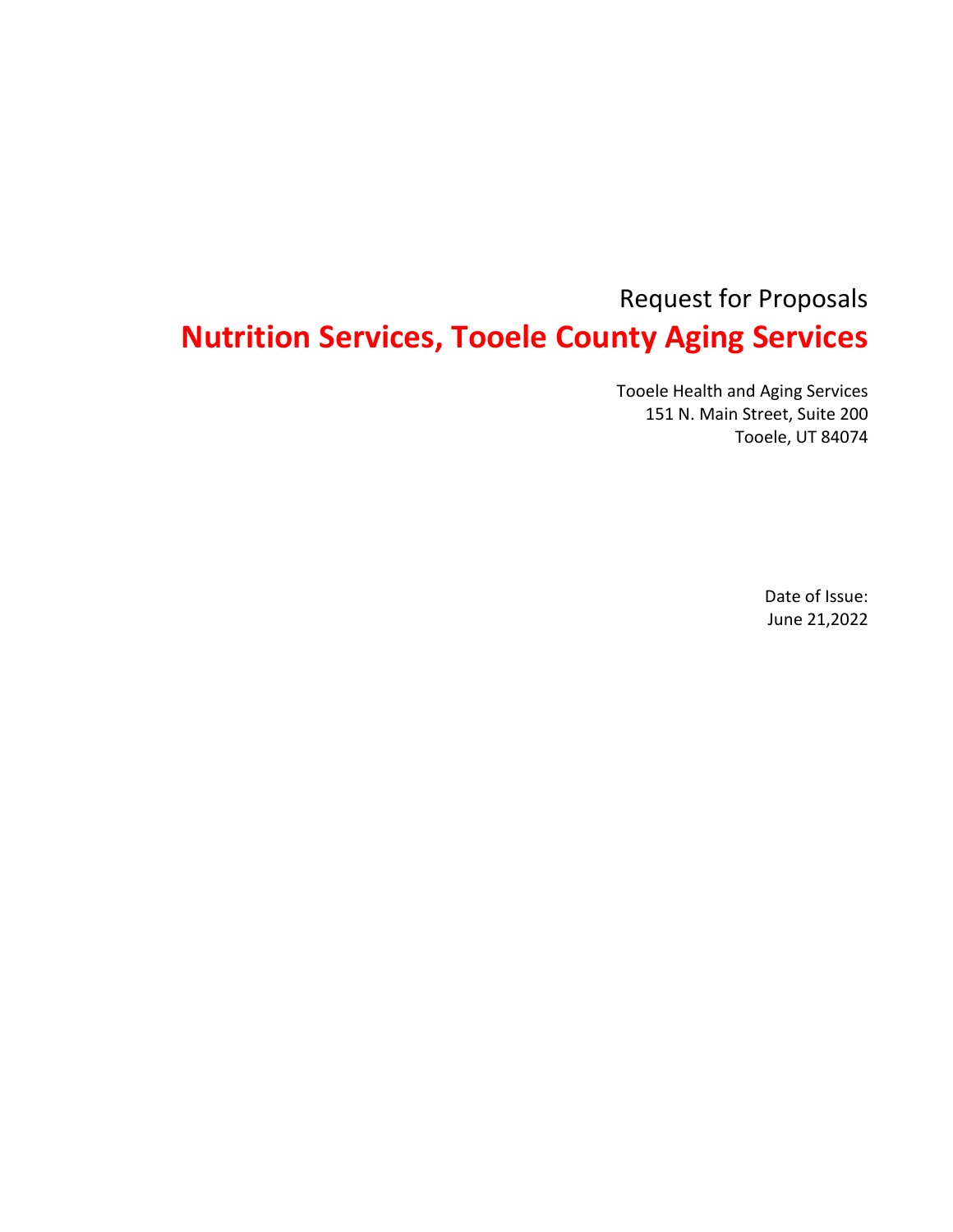#### **INTRODUCTION**

Tooele County Aging Services, the Area Agency on Aging for Tooele County, is soliciting proposals from qualified firms "Vendor" to provide for the preparation of meals for the Home Delivered Meal Program (HDM) and the Congregate Meal Program (CMM) in Tooele County. These meals are provided five days a week, Monday through Friday, except for some Tooele County designated holidays.

Tooele County delivers approximately 170 meals daily to homes and 130 meals to two senior activity centers (See Exhibit A).

This Request for Proposal (RFP) intends to provide interested Vendors with sufficient minimum requirements. The requirements in the Scope of Work for this RFP are not intended to limit a proposal's content or creativity.

#### **SCOPE OF WORK**

#### **Background**

Tooele County Aging Services Nutrition Program provides meals to program eligible Home Delivered Meal Clients and to two senior centers in Tooele County on weekdays, Monday through Friday, with some exceptions for Tooele County designated holidays. Approximately 300 meals for HDM and CMM meals are prepared daily. Tooele County desires to identify a meal preparation provider that can have meals prepared and packaged by 9:00 a.m. for Tooele Aging staff to pick up on all delivery days, if provider's location is located within Grantsville or Tooele City limits. Providers located outside Grantsville and Tooele City will need to deliver to Tooele Senior Center by 10:00 am on all delivery days.

Tooele County anticipates that demand will be approximately 1500 meals per week, but due to actual demand and other variables including participant levels, congregate meal sites, Federal, State, and local funding levels, etc., orders for meals may fluctuate widely. Nevertheless, the provider is obligated to supply all meals ordered, even if the number is lower than or exceeds the anticipated demand.

Tooele County will be responsible for managing the contract with the awarded Vendor and assuring adherence to the nutritional requirements of the Older Americans Act for Title III-C meals. Tooele County will also represent the needs of meals recipients and Senior Activity Centers.

#### **Coverage**

The RFP is intended for the procurement of services within the geographic boundaries of Tooele County. Vendor shall prepare, package, and deliver meals to Tooele County facilities, if Vendor facilities are outside of Tooele County. Consideration will be given to a provider located within Tooele County and County costs associated with the delivery of meals from the site, timeliness of meal delivery from site, ability of food to maintain desired quality, and food temperatures and food safety etc. as part of the evaluation process.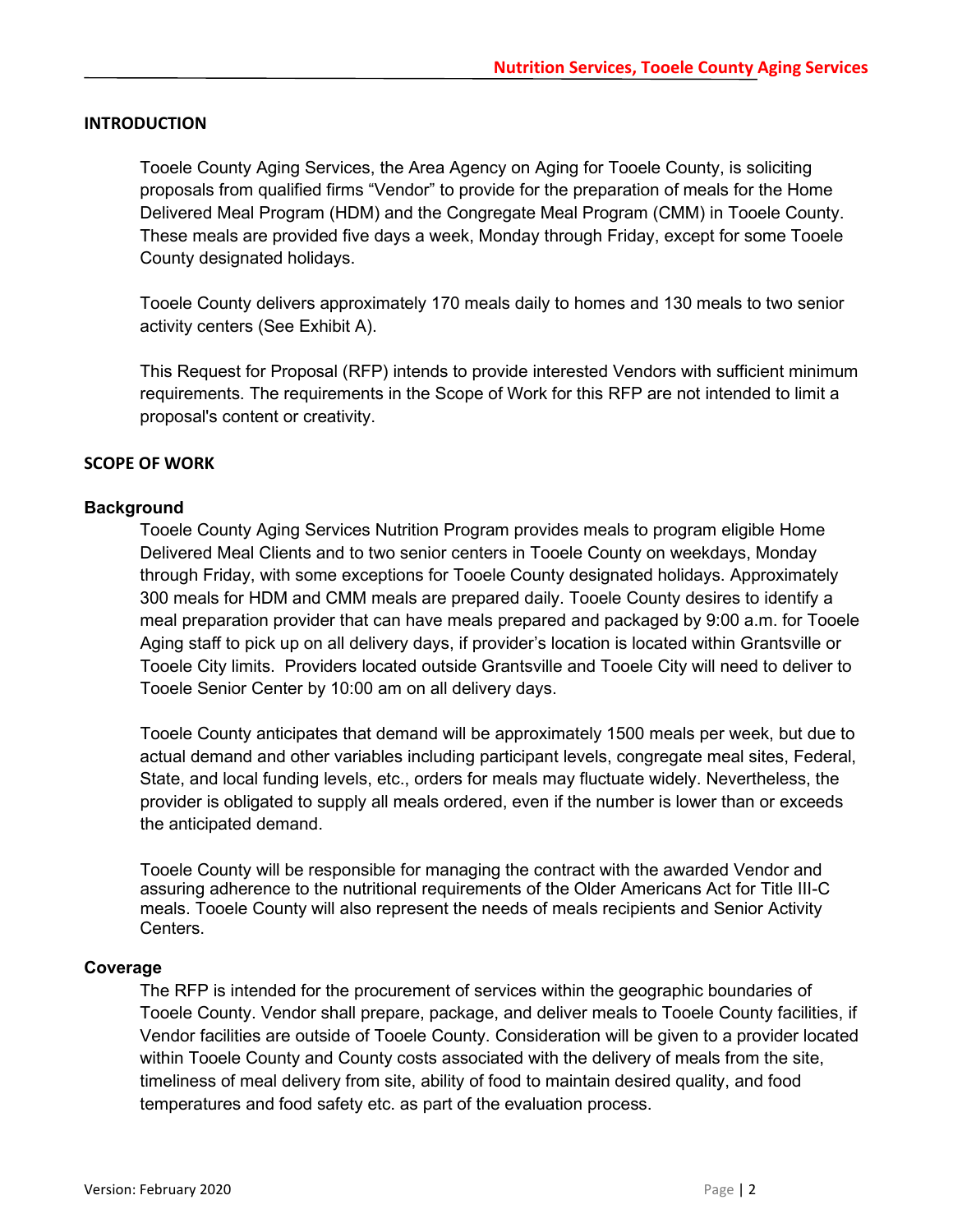#### **Nutritional Guidelines**

Menus for HDM will comply with nutritional standards and nutrient targets as required by the Older Americans Act Section 339, Title 22, Division 1.8, Ch4, Article 5 Section 7638.5. Calorie range is 700 to 800 calories per meal.

| <b>Component</b>      | <b>MOW/Older Americans Act</b>  |
|-----------------------|---------------------------------|
| Meat/meat alternative | $3.0$ oz.wt.                    |
| Vegetable             | $2/3 - 1$ cup                   |
| Fruit                 | $\frac{1}{2}$ cups or 1 serving |
| Grains/Bread          | $1 - 2$ servings                |
| Condiment             |                                 |
| Milk OR               | 8 fl. oz.                       |
| Juice                 | 4 fl. oz.                       |

#### **Additionally, meals are designed to also meet the following**:

- All bread/grains must be whole grain.
- Vitamin A source 4 times in 7-day week.
- Vitamin C source daily.
- The sodium content never exceeds 1,000 mg per meal and steps are taken to continually reduce the sodium content of meals until all meals are within the target range for sodium.
- Provide a variety of hot-starch side dishes to include whole grain pasta & rice and potatoes.
- Fresh fruit is served in lieu of dessert (fresh fruit should be soft, varied and appealing to the senior palate).
- Prepared fresh daily with no frying, overly processed or microwaved food.
- Hot foods shall be packed at a temperature of at least 160° F and delivered in temperature-retaining containers, serving temperature to be at least 140° F.
- Cold foods should be kept at 40° F or below during packing, transportation, storage, and serving.
- Appropriate condiments are to be served where customarily expected.
- Frozen foods shall be kept at 0° F or below during packing, transportation, and storage.
- Meals are attractive, palatable, and appealing.
- Majority of fruits and vegetables are fresh.
- Provide a variety of entrees to include poultry, beef, and vegetarian each month with final variety agreed to by both parties.
- Maintain all nutritional components and quantities of meals delivered and provide said records weekly and monthly for HDM.
- All menus are approved by a Registered Dietician.
- Entrees will be varied monthly.
- Verbal and written notification of food substitutions by 7 am each delivery day.
- Provide a special holiday meal around Thanksgiving and Christmas with final menu agreed upon from both parties.

#### **Senior Congregate Dining**

Approximately 100 to 150 meals per day, five days a week, Monday through Friday, are served at two Congregate Nutrition sites (Senior Centers). These meals will be packaged in bulk and organized for each site into separate containers provided by the Vendor.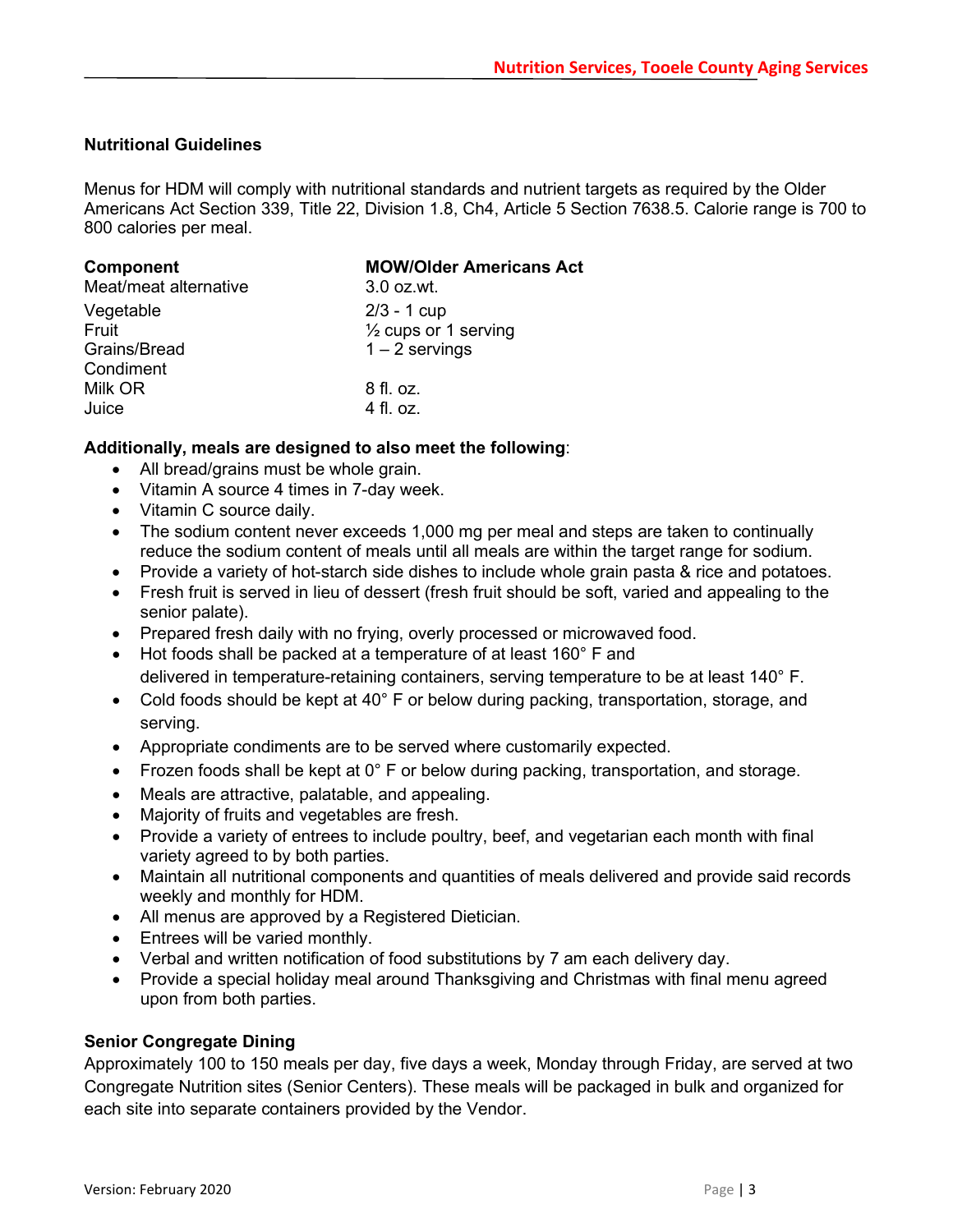Food items will be placed into insert pans and enclosed in containers in such a manner as to keep hot items and cold items at the appropriate temperatures until delivered to meal site.

Tooele County Senior Center Programs will provide the Vendor with a weekly meal count through email by a mutually agreed upon time between Vendor and Tooele County each week five days prior to actual day of serving. The meals will be ordered according to each site specifying the number of regular meals and diabetic meals.

#### **Packaging**

Milk and/or juice will be packed in milk crates, or chipped ice.

Meals for Senior Centers will be provided in appropriate containers and trays with lids or appropriate seals for transporting to and serving meals at the congregate sites.

Appropriate containers for hot and cold food for HDM clients will be provided by Vendor. This will be billed separately from actual meal cost. Tooele County has the option to provide hot and cold food containers.

Vendor will provide carts, etc., for transporting meals from kitchen, or delivery point to van loading area.

#### **Length of Agreement**

It is the intent of Tooele County Aging Services to enter into an agreement with the successful Proposer for a term of three (3) years ("Initial Term"), term beginning August 22, 2022, through August 22, 2025. Tooele County and Vendor reserve the right to terminate without penalty at the end of the Initial Term. This Agreement may be renewed, at the end of the Initial Term Annually for the next five years. There is no guarantee that contract(s) will be awarded, or that any future contract extensions will be awarded. The price proposed for the regular meal and diabetic meal must be guaranteed for two (2) years. Thereafter, a request for price adjustment will be allowed annually. A request for a price increase must include enough documentation supporting the request. Such increases or decreases shall be justified in accordance with fluctuations in the U.S.

#### **Tooele County reserves the right to review contract(s) on a regular basis regarding performance and cost analysis.**

#### **Termination**

Either party may terminate the contract at the end of any contract period by giving the other party written notice of such termination at least 120 days prior to the proposed end date.

Certain areas of performance demand special effort and attention. A failure of performance in such areas may constitute enough cause for immediate termination of the contract. They include:

- Outbreak of foodborne illness resulting in death, or serious illness of customer or client.
- Suspension/Revocation of Tooele County Health Department permits to operate.
- Material misstatements in billings (Fraud).
- Failure to maintain required insurance.
- Consistently poor quality of meals by the provider.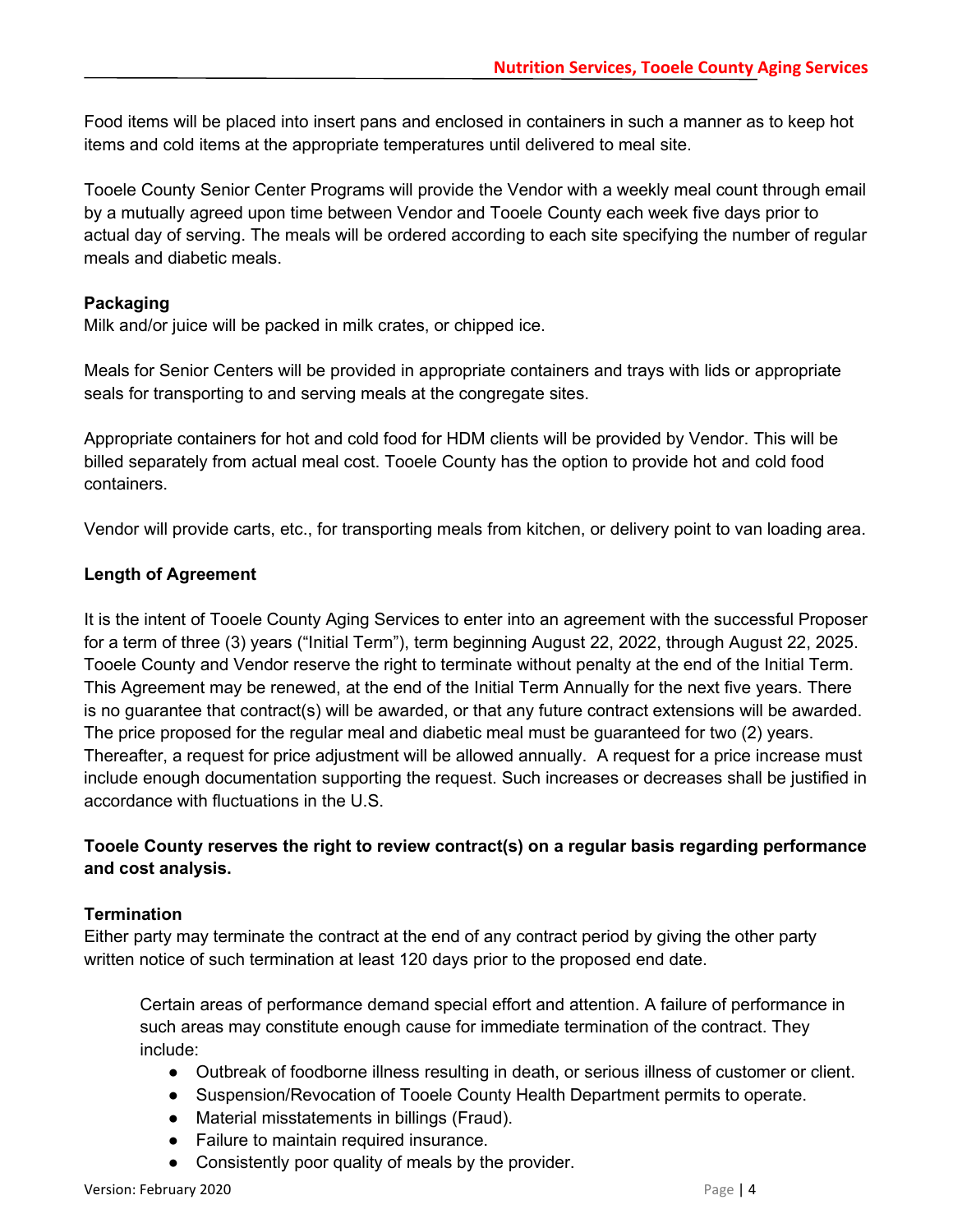#### **Tooele County Senior Services Nutrition Program Responsibilities**

Tooele County will designate the Nutrition Program Manager or designee as primary contact, and to provide oversight of the project, to ensure the project is implemented successfully, to provide feedback, to address issues as they arise, and to ensure meals meet the quality, food safety, and nutritional specifications identified in the scope of work.

Tooele County reserves the right to be the sole judge as to the acceptability of meals, products and services provided.

Tooele County shall provide feedback on quality control regarding portion size, appearance, packaging, wholesomeness, food safety and quality of food.

Tooele County will provide weekly meal orders via email for the purpose of determining meal counts. Tooele County will provide training and support to Vendor in meal orders and meal preparation reports

From time to time it may be necessary to amend certain aspects of meal preparation guidelines due to changes in program and/or meal preparation requirements imposed by Federal and/or State policy, or by other requirements placed on Tooele County (example, changes in dietary requirements). Tooele County will provide prompt notification to Vendor of such changes and will negotiate with Vendor to determine how to incorporate those changes into meal planning and preparation processes.

Tooele County will pay Vendor in accordance with the agreed bid rate upon receipt of itemized billing for approved services given and supported by information contained on Vendor's invoice and upon receipt of reimbursement from the State of Utah for said services. Tooele County will make each payment within thirty (30) days of receiving Vendor's approved invoice. Tooele County has the right to clarify information provided on Vendor's invoice, and to correct an incorrect invoice before paying, including adjustment for non-compliant meals served.

#### **I. PROPOSING SERVICE PROVIDER REQUIREMENTS**

#### **Vendor Responsibilities**

The Nutrition Manager, or designee, is an agent of Tooele County and should be provided unrestricted access at any time to all areas of the kitchen, preparation, and storage facilities. Vendor must also provide access to Tooele County Delivery Drivers as necessary to facilitate efficient loading of meals into vehicles.

#### **Health Permit and Business License**

The Vendor is responsible for obtaining and keeping current the Health Department Permit and Business License. These items are to be displayed in a prominent place at the kitchen. Renewal of these yearly permits are to be obtained prior to the expiration of the previous permit. A copy of the Business License and Health Department Permit will be provided to the Tooele County Nutrition Program Manager annually. Vendor must comply with health and sanitation standards established by Federal, State, and Local regulations.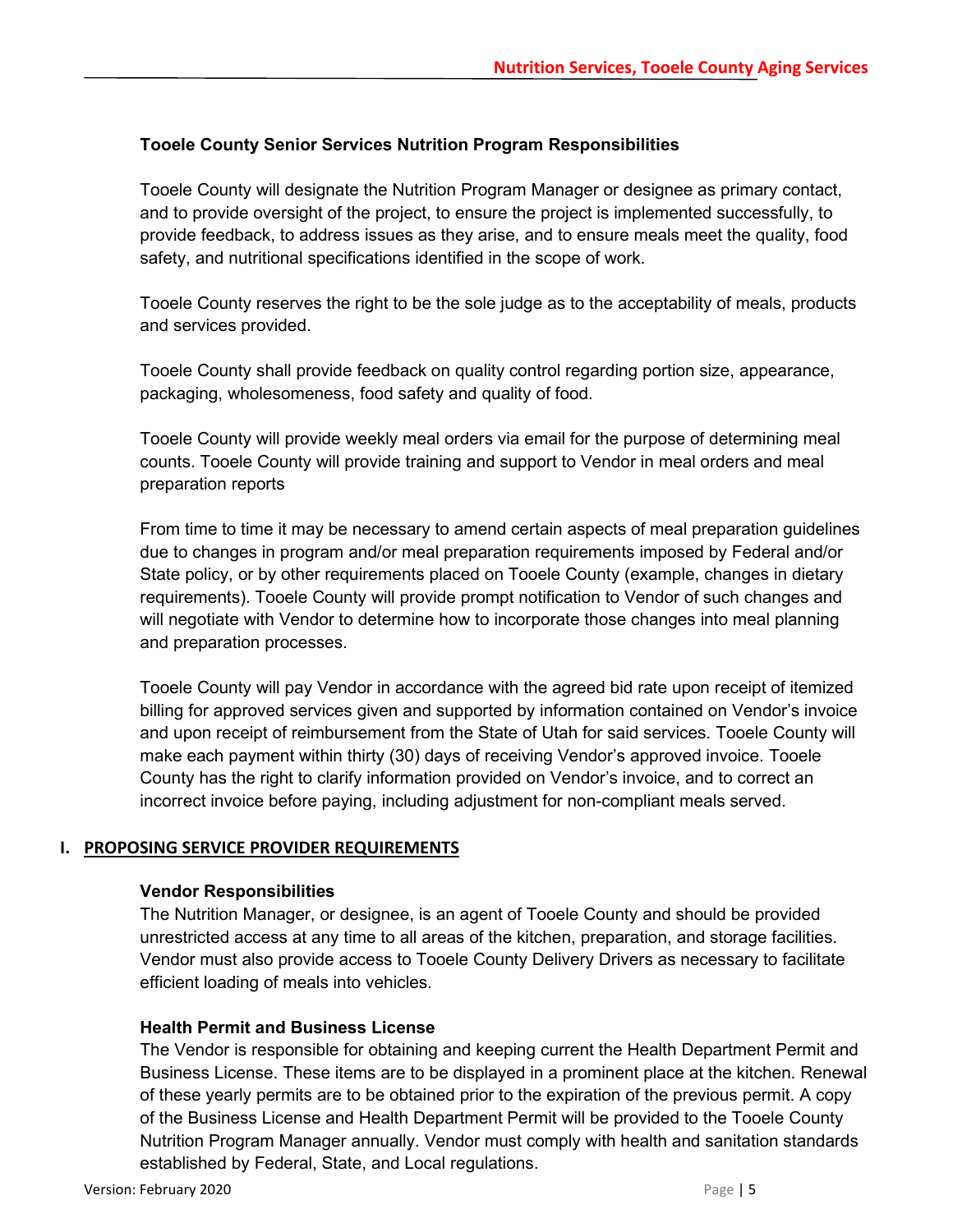#### **Financial**

Vendor will provide weekly invoices to Tooele County with documentation detailing services provided and associated costs. Meals should be categorized by total Home Delivered Meals, and total Congregate Meals served during the billing period. Invoice should break out on separate line items the charges for home delivered meals (food portion), congregate meals (food portion), labor, and paper goods (HDM trays, etc.)

Vendor agrees to comply with all audit findings made by Tooele County, State and Federal authorities.

#### **II. PROPOSAL SUBMISSION REQUIREMENTS**

Utah Public Procurement Place, U3P Portal

- 1. All responses to this RFP must be submitted through the Utah Public Procurement Place, U3P Portal. Only bids received via U3P will be considered.
- 2. All communications regarding this RFP will be conducted through the query system in U3P. The final day to submit questions via U3P will be by noon on June 29, 2022.
- 3. Cover letter, with a person legally authorized to bind the Contractor to the proposed project must sign this letter. Proposals will include the full name, legal statute, (corporation, state of incorporation, partnership, proprietorship, etc.), business address, and telephone number of the Provider.
- 4. All proposals should be formatted in two parts as described with a program proposal and a pricing proposal.
	- Program Proposal: Proposals must respond to the elements outlined in the Evaluation and Scoring criteria.
	- Pricing Proposal: Complete the provide Attachment B "Pricing Proposal."

#### **SELECTION OF PROVIDER**

The Notice of Award will be communicated by August 3, 2022. The successful contractor will be selected in accordance with the County procurement policy. Selection criteria to be used by the selection team include the following items listed in the table below:

| 1. Relevant Experience       | 20%  |
|------------------------------|------|
| 2. Proposer's Qualifications | 20%  |
| 3. Proposed Approach         | 20%  |
| 4. Project Team              | 20%  |
| 5. Cost & Availability       | 20%  |
|                              | 100% |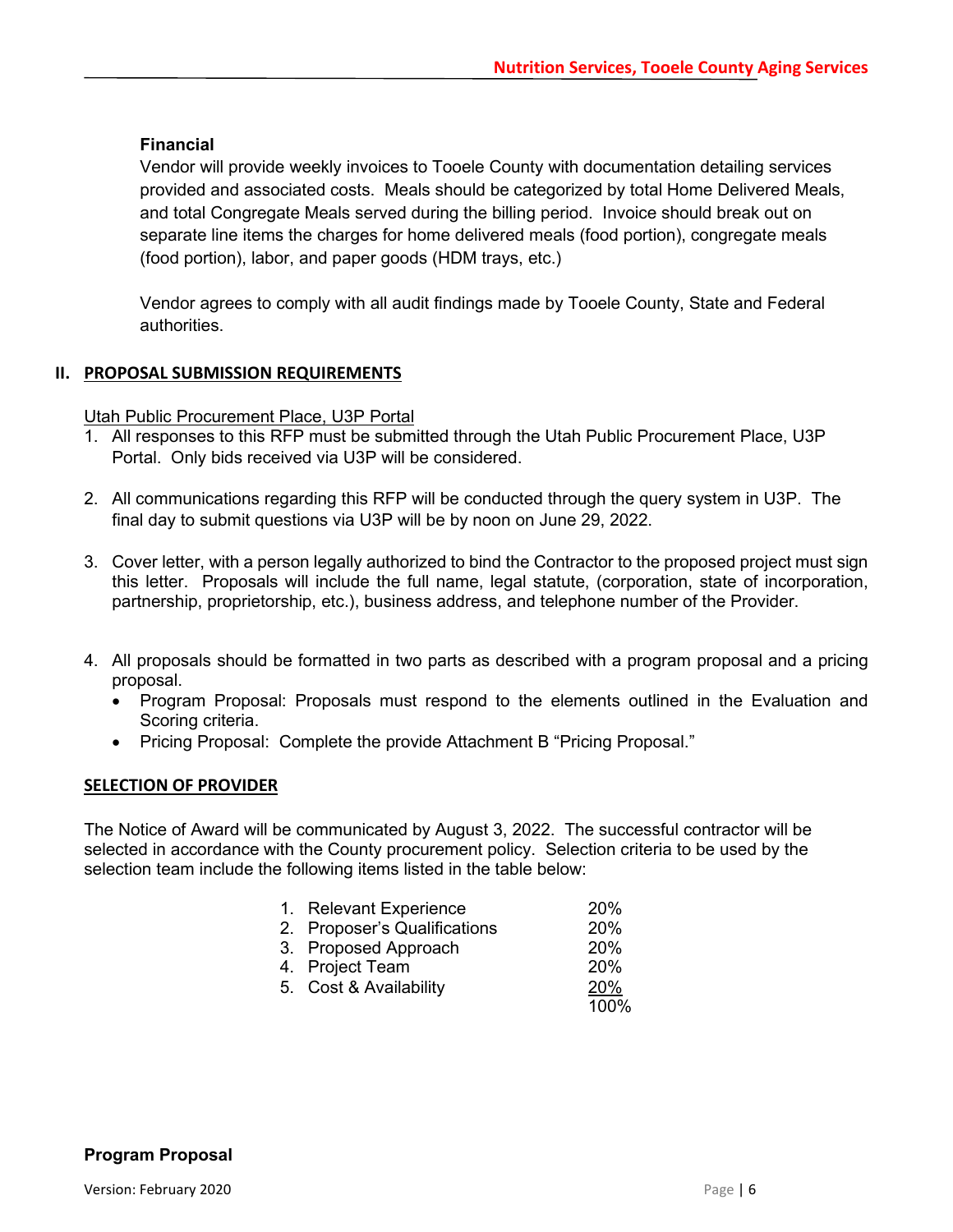**20% Relevant Experience.** Provide detailed relevant experience for projects of similar scope and comparable size and complexity. Please complete Attachment C – Reference listing to demonstrate experience and include in proposal response.

**20% Proposer's Qualifications.** Provide a brief description of the Proposer's firm, and the scope and nature of services routinely provided by Proposer. Demonstrate the ability to perform the required project at specified levels described in this RFP.

**20 % Proposed Approach.** Describe how the Proposer will approach the tasks stated under scope of work and any additional tasks the proposer recommends.

**20% Project Team.** Provide an organizational chart showing the level of organizational responsibility of all major participants of Proposer's team that will provide services to Tooele County. If any part of the work will be provided by a sub-Vendor(s) please state their company name, their role in this contract and the estimated amount of time, including identification of primary and secondary supplier. The Proposer will be responsible for verifying the qualification and validity of all licenses or permits for any out-sourced work to sub-Vendors.

**20% Proposed Pricing.** The points assigned to each offerors cost proposal will be based on the lowest proposal price. The offeror with the lowest Proposed Price will receive 100% of the price points. All other offerors will receive a portion of the total cost points based on what percentage higher their Proposed Price is than the Lowest Proposed Price. An offeror whose Proposed Price is more than double (200%) the Lowest Proposed Price will receive no points. The formula to compute the points is: Cost Points x (2- Proposed Price/Lowest Proposed Price)." The proposal must include pricing as requested in **Attachment B "Price Schedule"**. Tooele County will not be responsible for any additional costs for transportation, lodging, communication, printing, etc. associated with the submission and review of the RFP. For purposes of submitting this bid and completing the evaluation process, no additional reimbursement beyond the meal price will be considered.

#### **III. PROJECTED SCHEDULE FOR THE RFP PROCESS**

| <b>KEY RFP DEADLINES</b>                   |                     |
|--------------------------------------------|---------------------|
| <b>RFP</b> Released                        | June 21, 2022       |
| RFP Q&A Deadline                           | June 29, 2022       |
| RFPs Due at 5:00 pm, MST                   | <b>July 6, 2022</b> |
| <b>Contract Finalized</b>                  | August 3, 2022      |
| <b>Selected Provider begins Operations</b> | August 22, 2022     |

The County reserves the right to modify this schedule at its sole discretion.

Important note: Due to Policy, Tooele County will be providing notice of award to all proposers individually, not through the State U3P Portal. This results in the posting being "cancelled" after the close date. The RFP is not truly "cancelled", but it just no longer active on the site. Please be sure to provide email contact information in your proposal for award notification.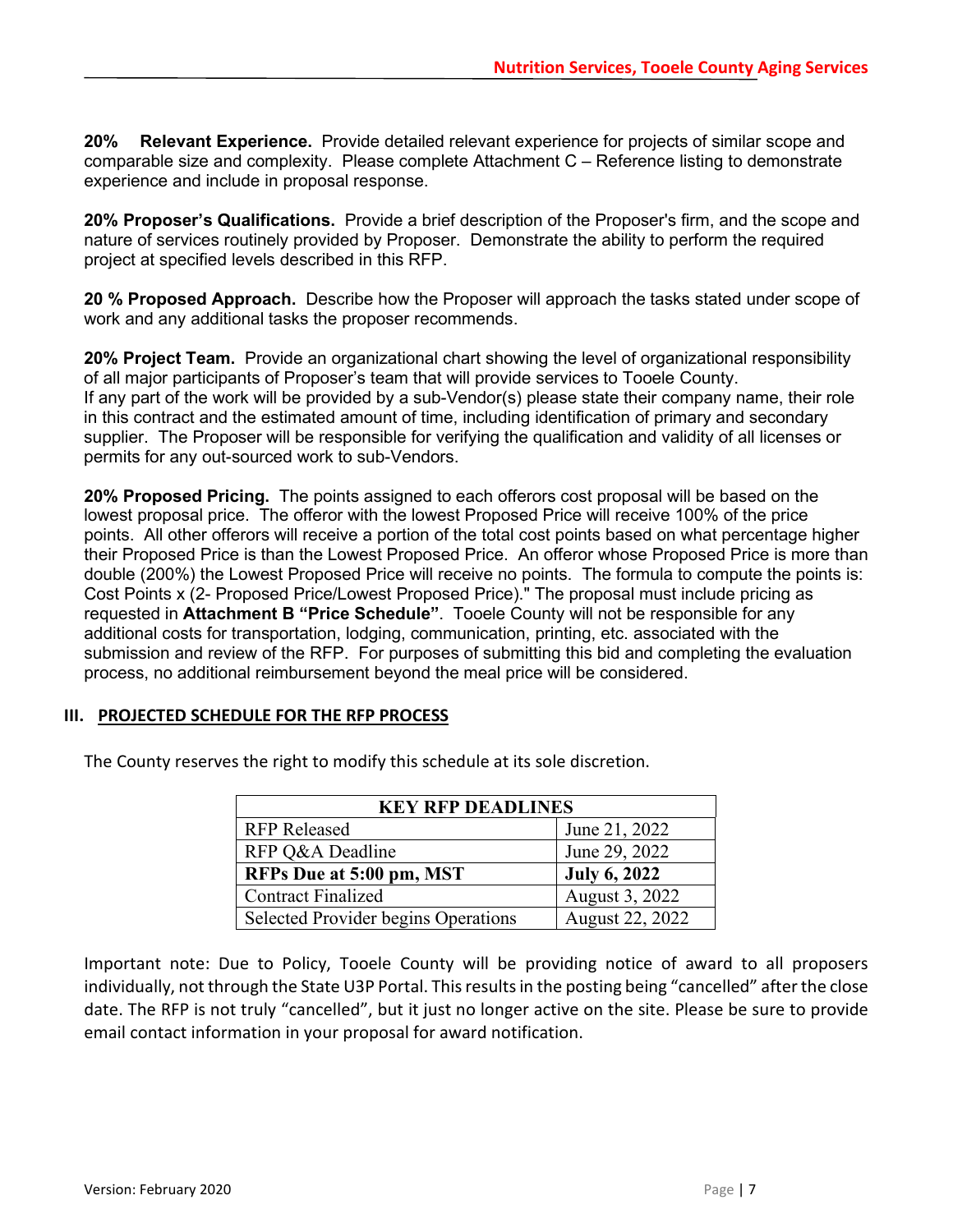#### **GRAMA & BUSINESS CONFIDENTALITY**

The Government Records Access and Management Act (GRAMA), Utah Code Ann., Subsection 63G-2- 305, provides in part that:

The following records are protected if properly classified by a government entity:

(1) trade secrets as defined in Section 13-24-2 if the person submitting the trade secret has provided the governmental entity with the information specified in Section 63G-2-309 (Business Confidentiality Claims);

(2) Commercial information or non-individual financial information obtained from a person if:

(a) Disclosure of the information could reasonably be expected to result in unfair competitive injury to the person submitting the information or would impair the ability of the governmental entity to obtain necessary information in the future;

(b) The person submitting the information has a greater interest in prohibiting access than the public in obtaining access; and

(c) The person submitting the information has provided the governmental entity with the information specified in Section 63G-2-309; \*\*\*\*\*

(6) records the disclosure of which would impair governmental procurement proceedings or give an unfair advantage to any person proposing to enter into a contract or agreement with a governmental entity, except that this Subsection (6) does not restrict the right of a person to see bids submitted to or by a governmental entity after bidding has closed; ....

GRAMA provides that trade secrets, commercial information or non-individual financial information may be protected by submitting a Claim of Business Confidentiality.

To protect information under a Claim of Business Confidentiality, the bidder must:

1. Provide a written Claim of Business Confidentiality at the time the information (proposal) is provided to Tooele County, and

2. Include a concise statement of reasons supporting the claim of business confidentiality (Subsection 63G2- 309(1)).

3. Submit an electronic "redacted" (excluding protected information) copy of your proposal response. The copy must clearly be marked "Redacted Version."

A Claim of Business Confidentiality may be appropriate for information such as client lists and non-public financial statements. Pricing and service elements may not be protected. An entire proposal may not be protected under a Claim of Business Confidentiality. The claim of business confidentiality must be submitted with your proposal on the form, which may be accessed at:

http://www.purchasing.utah.gov/contract/documents/confidentialityclaimform.doc

To ensure the information is protected, the bidder must clearly identify in the Executive Summary and in the body of the proposal any specific information for which a bidder claims business confidentiality protection as "PROTECTED."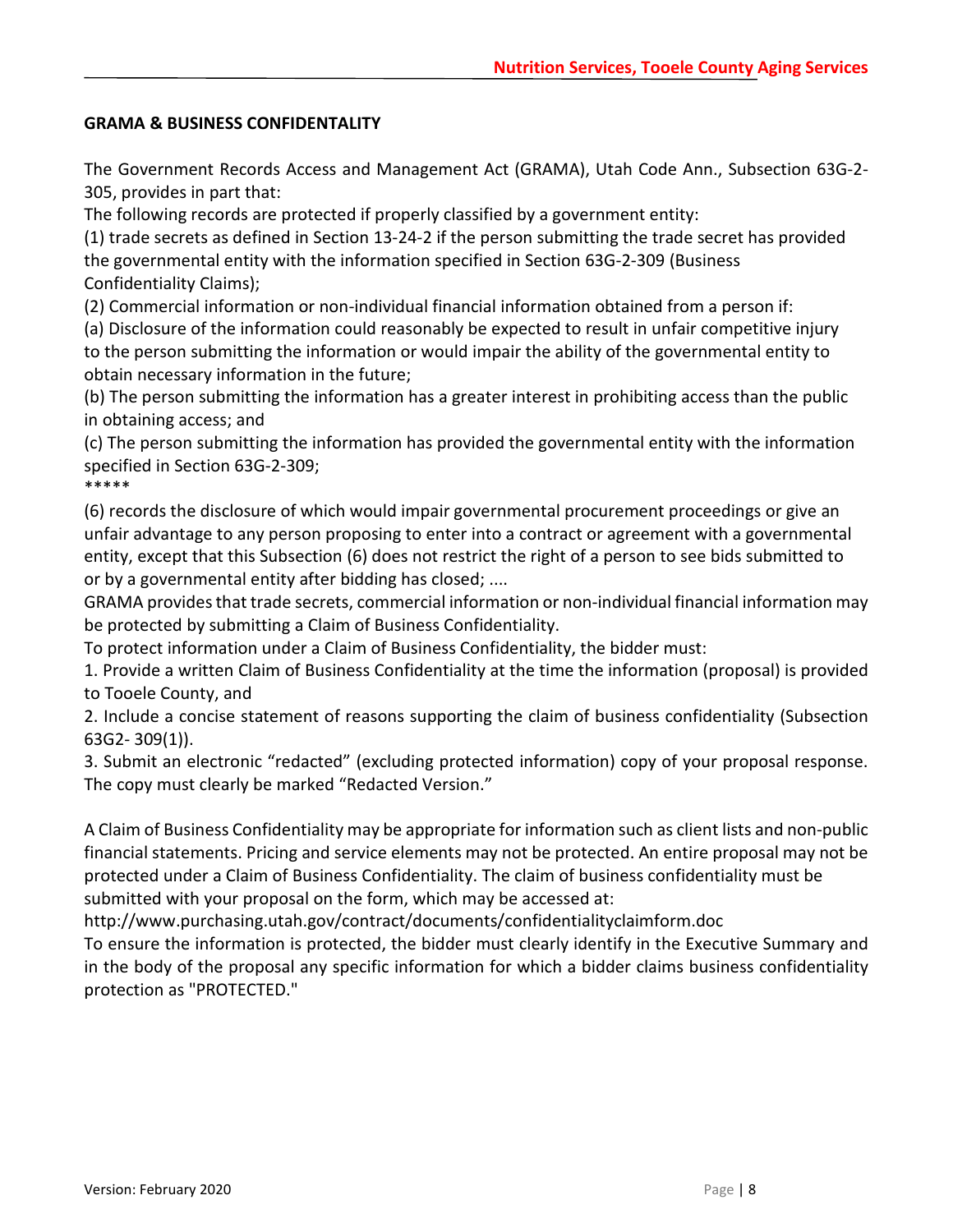## **ATTACHMENT A**

**Tooele County Senior Centers Participating in Meal Delivery Program**

Grantsville Senior Center Tooele Senior Center 120 S. Center Street 69 East Vine Street Grantsville, UT 84029 Tooele, UT 84074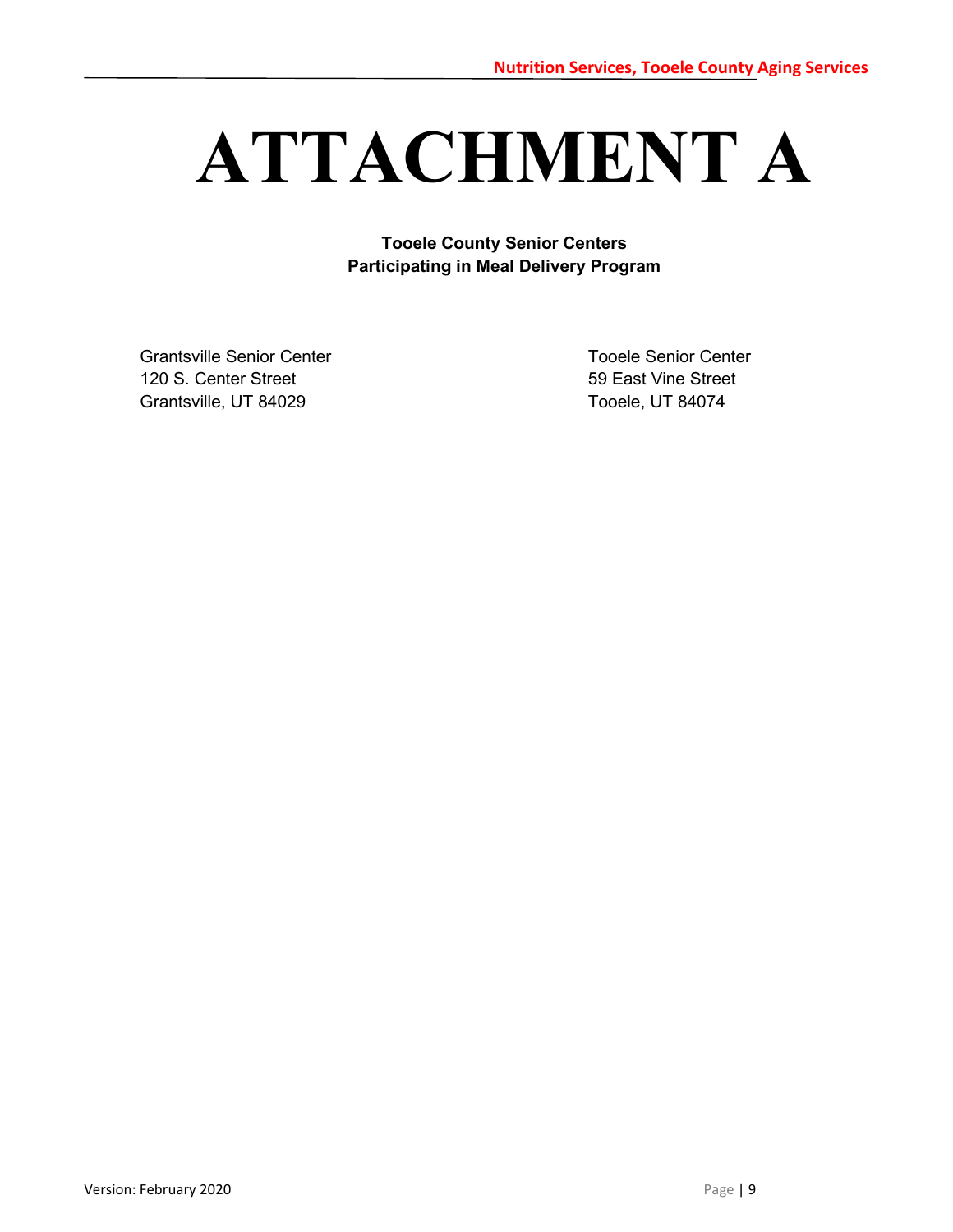### **ATTACHMENT B**

#### **Price Schedule**

Meal Preparation for Tooele County Price per Meal

#### **Home Delivered Meal Program**

| <b>Regular Senior Daily Meal</b>  | \$<br>/Meal     |
|-----------------------------------|-----------------|
| Diabetic Meal                     | \$<br>/Meal     |
| Paper goods                       | \$<br>/Meal     |
| <b>Senior Center Meal Program</b> |                 |
| <b>Regular Senior Daily Meal</b>  | \$<br>/Meal     |
| <b>Diabetic Meal</b>              | \$<br>/Meal     |
| Labor/Wages                       | \$<br>/per week |
|                                   |                 |

 $\_$  , and the set of the set of the set of the set of the set of the set of the set of the set of the set of the set of the set of the set of the set of the set of the set of the set of the set of the set of the set of th

\_\_\_\_\_\_\_\_\_\_\_\_\_\_\_\_\_\_\_\_\_\_\_\_\_\_\_\_\_\_\_\_\_\_\_\_\_\_\_\_\_\_\_\_\_\_\_\_\_\_ \_\_\_\_\_\_\_\_\_\_\_\_\_\_\_\_\_\_\_\_\_\_\_

Name and Address of Submitting Firm:

 $\frac{1}{2}$  ,  $\frac{1}{2}$  ,  $\frac{1}{2}$  ,  $\frac{1}{2}$  ,  $\frac{1}{2}$  ,  $\frac{1}{2}$  ,  $\frac{1}{2}$  ,  $\frac{1}{2}$  ,  $\frac{1}{2}$  ,  $\frac{1}{2}$  ,  $\frac{1}{2}$  ,  $\frac{1}{2}$  ,  $\frac{1}{2}$  ,  $\frac{1}{2}$  ,  $\frac{1}{2}$  ,  $\frac{1}{2}$  ,  $\frac{1}{2}$  ,  $\frac{1}{2}$  ,  $\frac{1$ 

 $\mathcal{L}_\text{max}$  , and the contract of the contract of the contract of the contract of the contract of the contract of the contract of the contract of the contract of the contract of the contract of the contract of the contr

Signature of Authorized Representative **Date** Date

Printed Name Title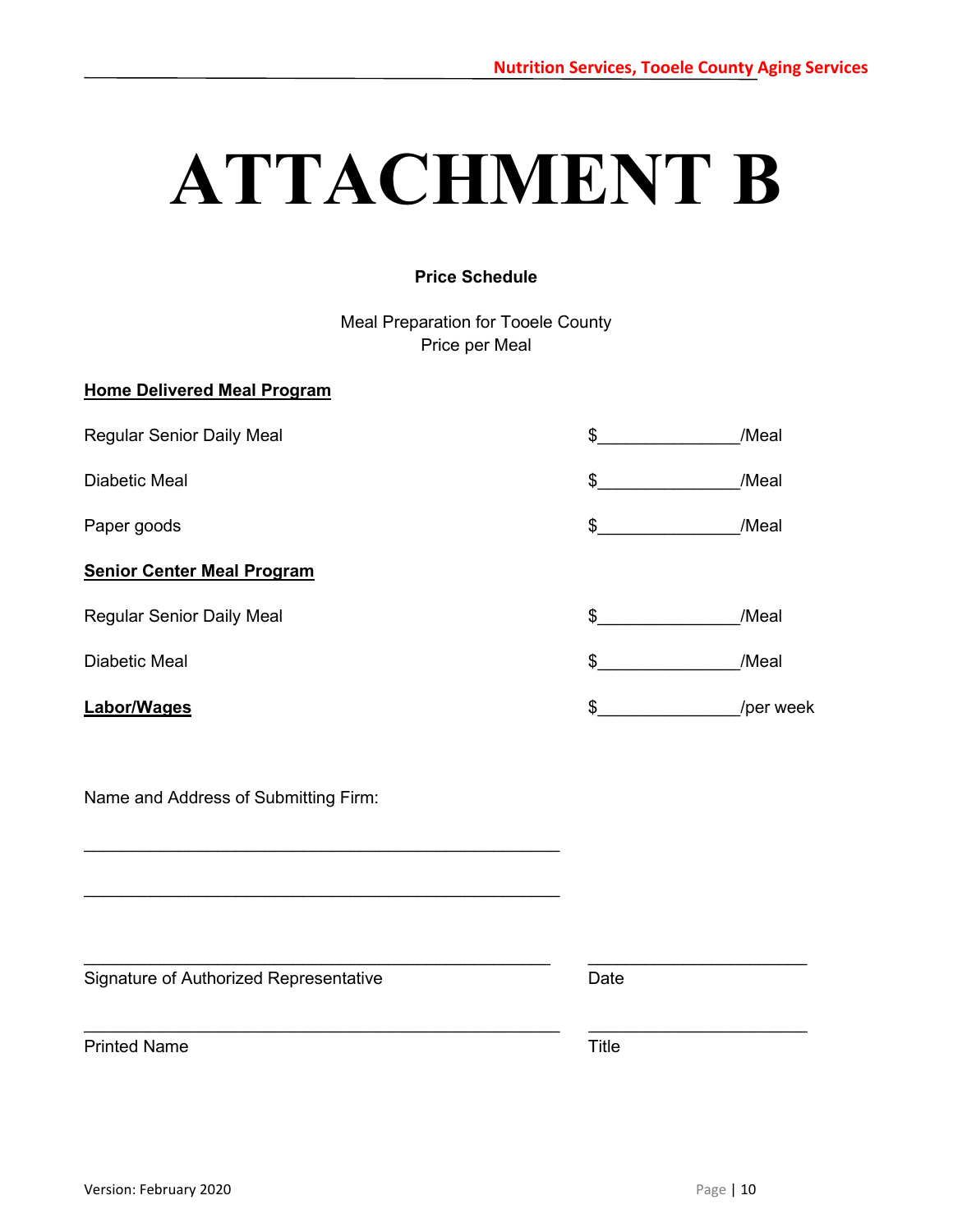# **ATTACHMENT C**

#### **REFERENCES**

Provide detailed relevant experience of at least three (3) references with similar size and scope of this RFP demonstrating Proposer's experience and references. References will be scored under the relevant experience scoring section. Selection committee will be asking the same questions to every vendor listed for all proposals.

#### **REFERENCE #1:**

| Pertinent Information Regarding the Experience: ________________________________                                                                                                                                                     |  |  |
|--------------------------------------------------------------------------------------------------------------------------------------------------------------------------------------------------------------------------------------|--|--|
| <b>REFERENCE #2:</b>                                                                                                                                                                                                                 |  |  |
| Name of Business: <u>contained and a series of Business and American and Street and American and Street and American and American and American and American and American and American and American and American and American and</u> |  |  |
|                                                                                                                                                                                                                                      |  |  |
|                                                                                                                                                                                                                                      |  |  |
|                                                                                                                                                                                                                                      |  |  |
| Date of Services: <u>Contract of Services:</u> Contract of Services: Contract of Services: Contract of Services: Contract of Services: Contract of Services: Contract of Services: Contract of Services: Contract of Services: Cont  |  |  |
|                                                                                                                                                                                                                                      |  |  |
|                                                                                                                                                                                                                                      |  |  |